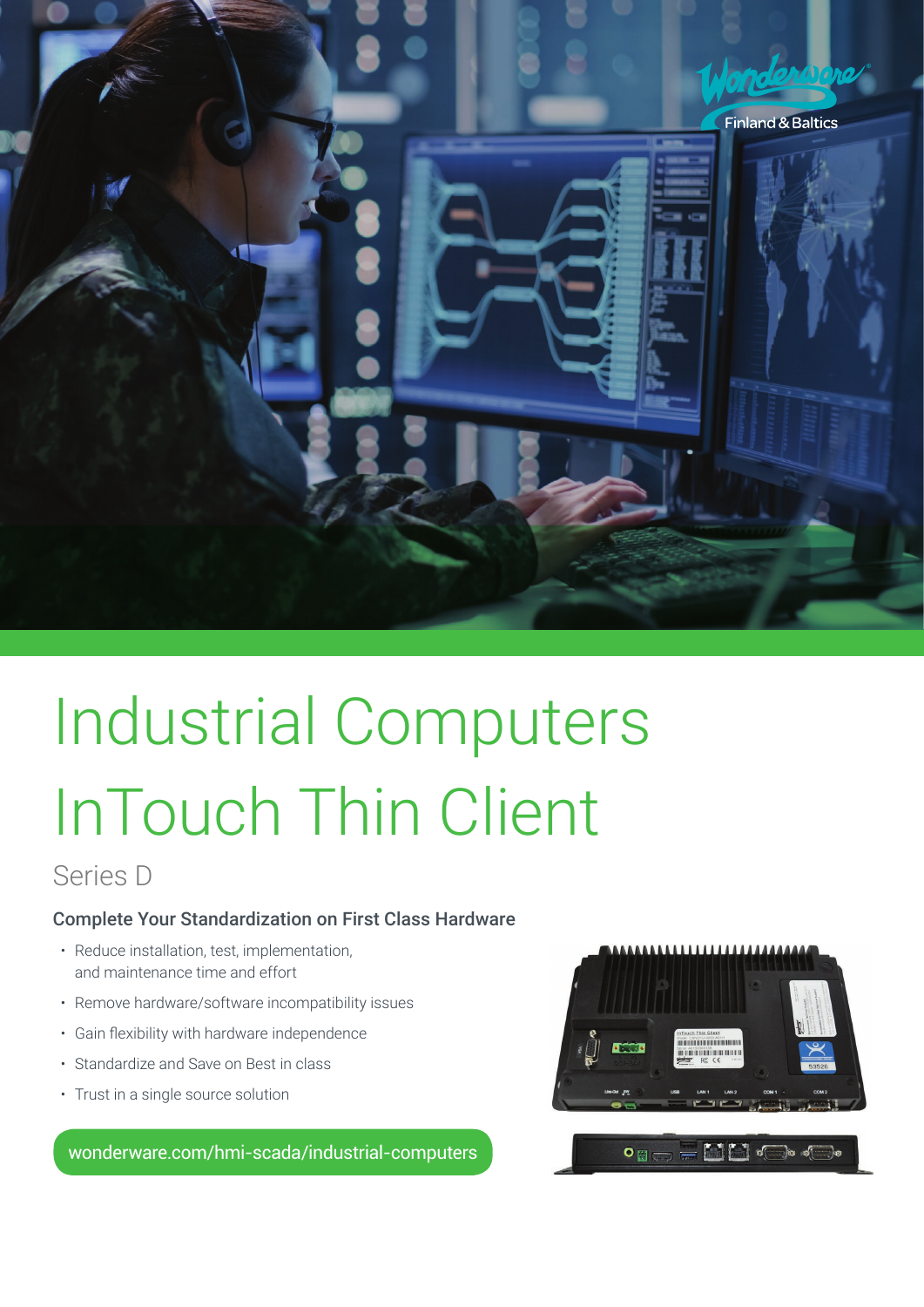# Industrial Computers InTouch Thin Client Series D

### Product at a glance

- Multi-display  $-2$  monitors  $-$ Enhanced Versatility
- Widescreen and high resolution up to 1920 x1200 – Lower User fatigue
- Cable-free solid-state design Increases reliability
- VESA mount available Special environments

### InTouch Thin Client Standard Benefits

InTouch Thin Client hardware are the perfect complement to hardware/software standardization and reduction in total cost of ownership efforts. In addition to the dual-monitor "headless" device, the InTouch Thin Client has several touch displays options: 7", 10.1", 12.1" and 15". The VESA-patterned mounting adapter for the "headless device" enables you to mount the machine to the back of a standard monitor.

#### Just One Number to Call for Support!

We offer local support on a global scale from more than 200 locations around the globe, plus 1,500 Certified System Integrators, and with 24/7/365 technical support. Both hardware and software are supported by our award-winning Wonderware technical support organization.



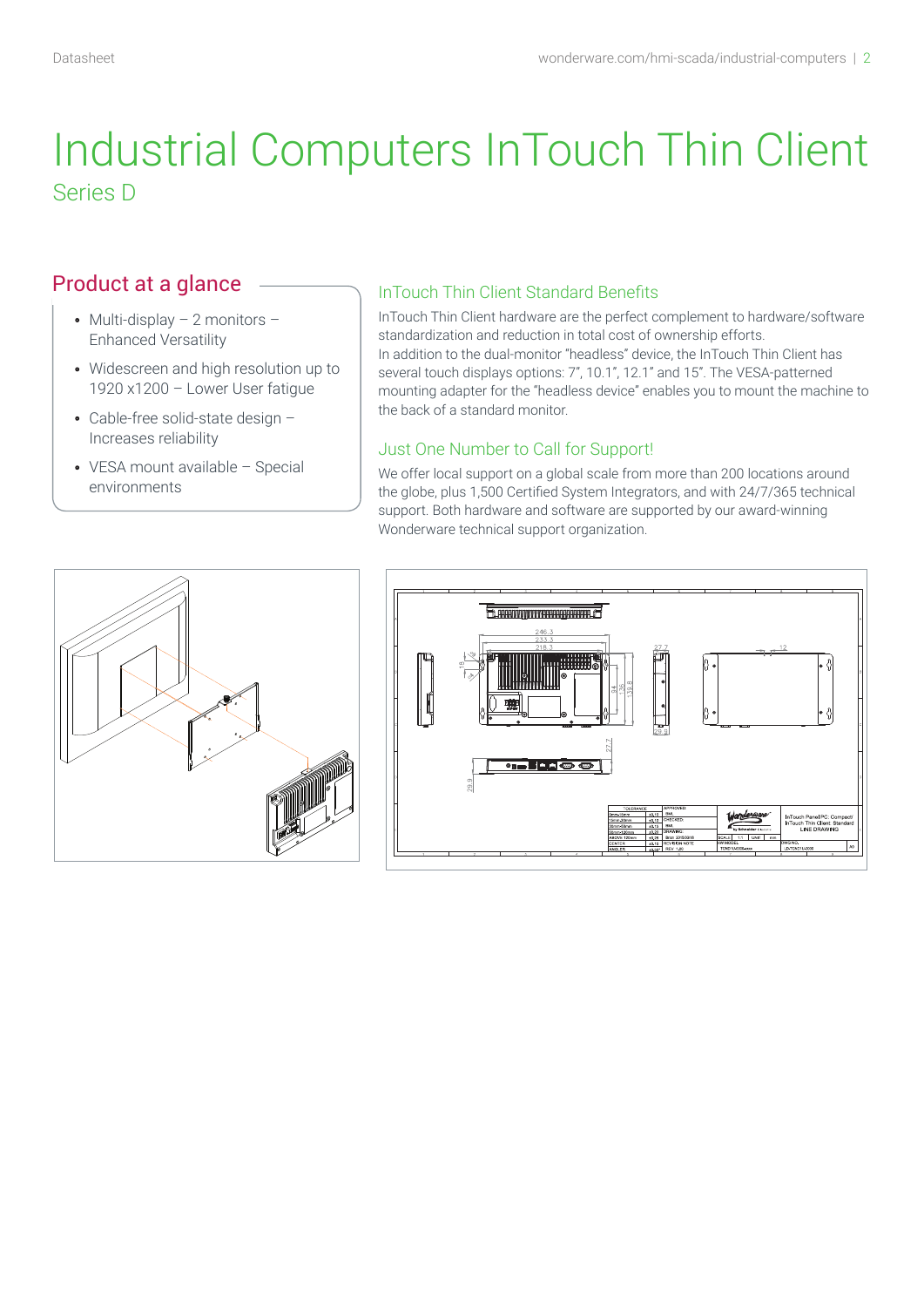# Industrial Computers InTouch Thin Client Series D

### Standard Specifications

|                                   | <b>InTouch Thin Client: Standard</b>                                     |  |  |  |  |
|-----------------------------------|--------------------------------------------------------------------------|--|--|--|--|
| <b>Software Configuration</b>     |                                                                          |  |  |  |  |
| <b>OS</b>                         | InTouch Machine Edition, InTouch Runtime, InTouch for System Platform    |  |  |  |  |
| <b>System Hardware</b>            |                                                                          |  |  |  |  |
| Processor                         | Intel® Celeron™ N2930 Quad-Core Celeron 1.83 GHz                         |  |  |  |  |
| Memory                            | 4 GB DDR3                                                                |  |  |  |  |
| Expandable                        | N                                                                        |  |  |  |  |
| <b>Graphics Processor</b>         | Intel HD graphics; DirectX 11.1, OpenCL /GL,4K videos Quick Sync encoder |  |  |  |  |
| <b>Drives</b>                     |                                                                          |  |  |  |  |
| Mass Storage                      | Not applicable                                                           |  |  |  |  |
| Drive Mounting                    | On board removable                                                       |  |  |  |  |
| <b>Built-in Disaster Recovery</b> | $\mathsf{N}$                                                             |  |  |  |  |
| <b>Interface Ports</b>            |                                                                          |  |  |  |  |
| Ethernet                          | 2 x 10/100/1000 Mbps (isolated)                                          |  |  |  |  |
| <b>USB</b>                        | 2 or 3* x USB 2.0, 1 x USB 3.0                                           |  |  |  |  |
| Serial                            | 1 x RS-232/422/485, 1/2* x RS-232                                        |  |  |  |  |
| External Video                    | 1 x HDMI, 1 x VGA**                                                      |  |  |  |  |
| Audio                             | Line Out                                                                 |  |  |  |  |
| <b>General Features</b>           |                                                                          |  |  |  |  |
| Modular Components                | $\mathsf{N}$                                                             |  |  |  |  |
| Fanless                           | Υ                                                                        |  |  |  |  |
| <b>Expansion Slots</b>            | N                                                                        |  |  |  |  |
| Rated Input Voltage               | 9-36 VDC (100-240 VAC external adapter included)                         |  |  |  |  |
| <b>Environmental</b>              |                                                                          |  |  |  |  |
| <b>Protection Class</b>           | Front: IP65/NEMA 4; Rear: IP20 / Fanless                                 |  |  |  |  |
| Operating temperature             | 0°C to 50°C (32°F to 122°F)                                              |  |  |  |  |
| Operating humidity                | 10 to 90% at 40°C (non-condensing)                                       |  |  |  |  |
| Storage temperature               | -25°C to +60°C (-13°F to 140°F)                                          |  |  |  |  |
| Shock                             | DIN EN 60068-2-27/Operating: 15G, 11 ms duration                         |  |  |  |  |
| Vibration                         | DIN EN 60068-2-64/Operating: 10-500 Hz: 1G/3 axis                        |  |  |  |  |
| <b>MTBF</b>                       | LED-backlight: 100,000 hours in Eco mode                                 |  |  |  |  |
| <b>Certifications</b>             |                                                                          |  |  |  |  |
| <b>Safety Standards</b>           |                                                                          |  |  |  |  |
| Europe                            | CE, based on 2006/95/EC                                                  |  |  |  |  |
| U.S.A. / Canada                   | UL/cUL/CB 61010, UL/cUL/CB 62368                                         |  |  |  |  |
| <b>EMC Standards</b>              |                                                                          |  |  |  |  |
| Europe                            | EN 61000-6-4, EN 61000-6-3, CISPR22, RoHS                                |  |  |  |  |
| U.S.A. / Canada                   | FCC47 CFR PART 15; Class A level; IECS-003 Class B                       |  |  |  |  |
|                                   |                                                                          |  |  |  |  |

 $* 7"$  has 2 x USB 2.0. 10.1", 12.1" & 15" have 3 x USB 2.0 ports  $|**$  On headless only